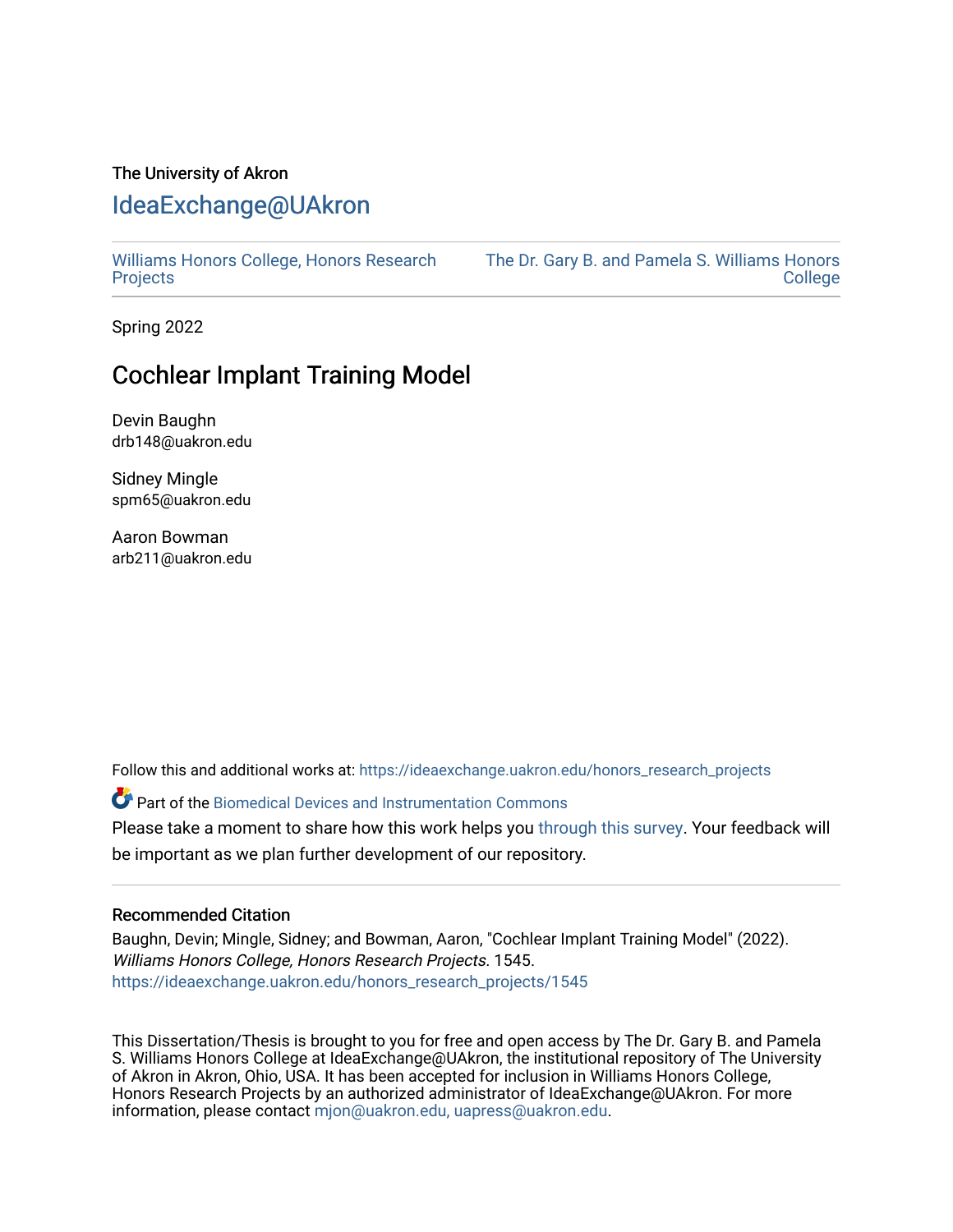

# COCHLEAR IMPLANT TRAINING MODEL

By

Aaron Bowman Devin Baughn Sidney Mingle

Final Report for 4600:402 Honor Design, Spring 2022 Honors Project Sponsor: Dr. Ajay Mahajan Honors Faculty Advisor: Dr. Scott Sawyer Honors Reader 1: Dr. Gopal Nadkarni Honors Reader 2: Dr. Christopher Daniels

Spring 2022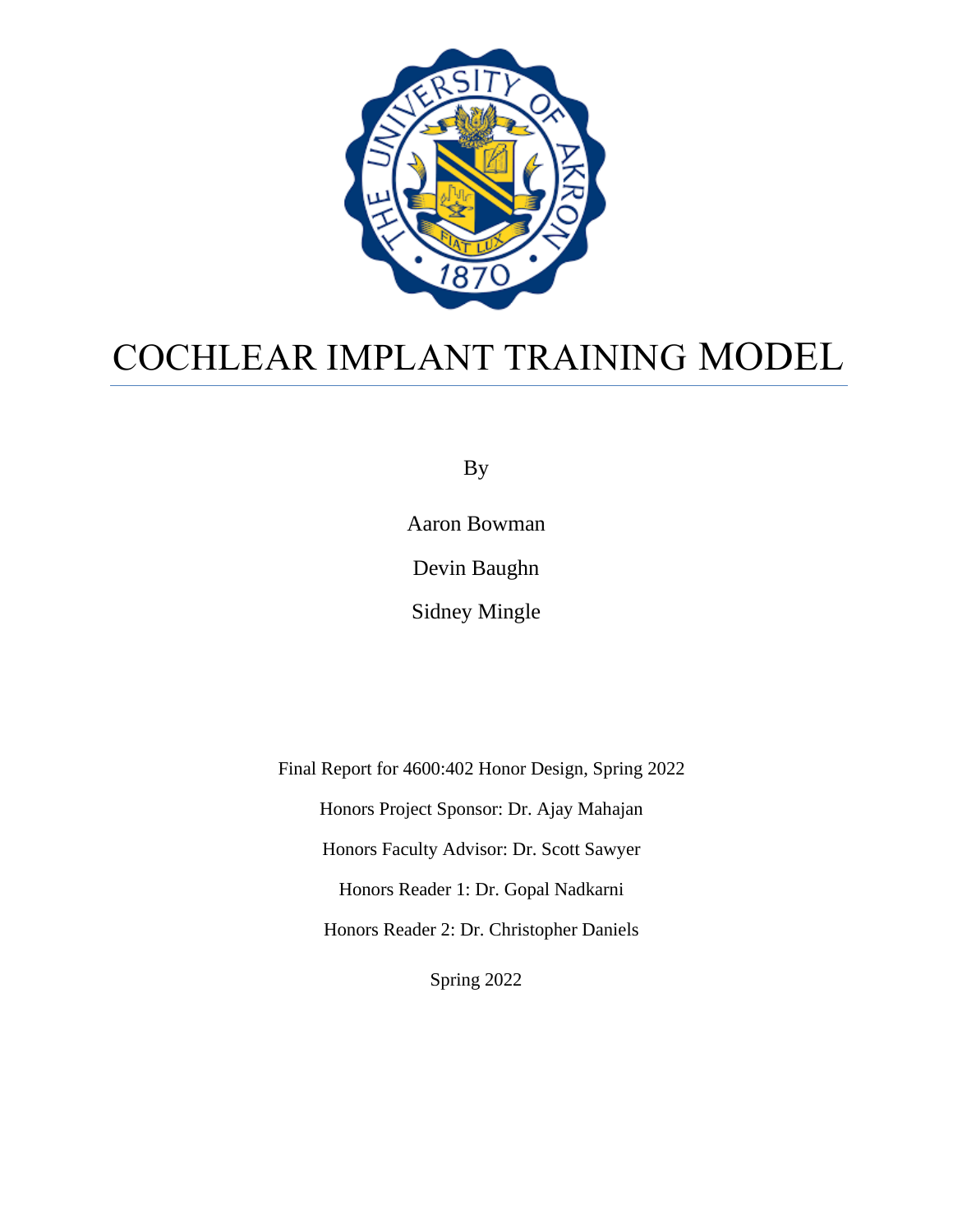### **Abstract**

Currently available training methods for cochlear implant surgeries such as cadavers and imaging systems are expensive and available for a limited number of training sessions. With the goal of decreasing risk factors associated with cochlear implant surgery, our team developed a cochlear implant training model prototype that is designed to provide a trial-and-error, tactile training method for developing force perception levels required to avoid causing damage to the cochlea. This model is designed to utilize a disposable material that ruptures when exposed to critical force levels. A material testing device was developed and utilized to test an assortment of easily accessible, thin materials that could be used by the training model. Further testing is still required before selecting the final material for the training model. An overview of potential material selection methods is given to improve future material testing results.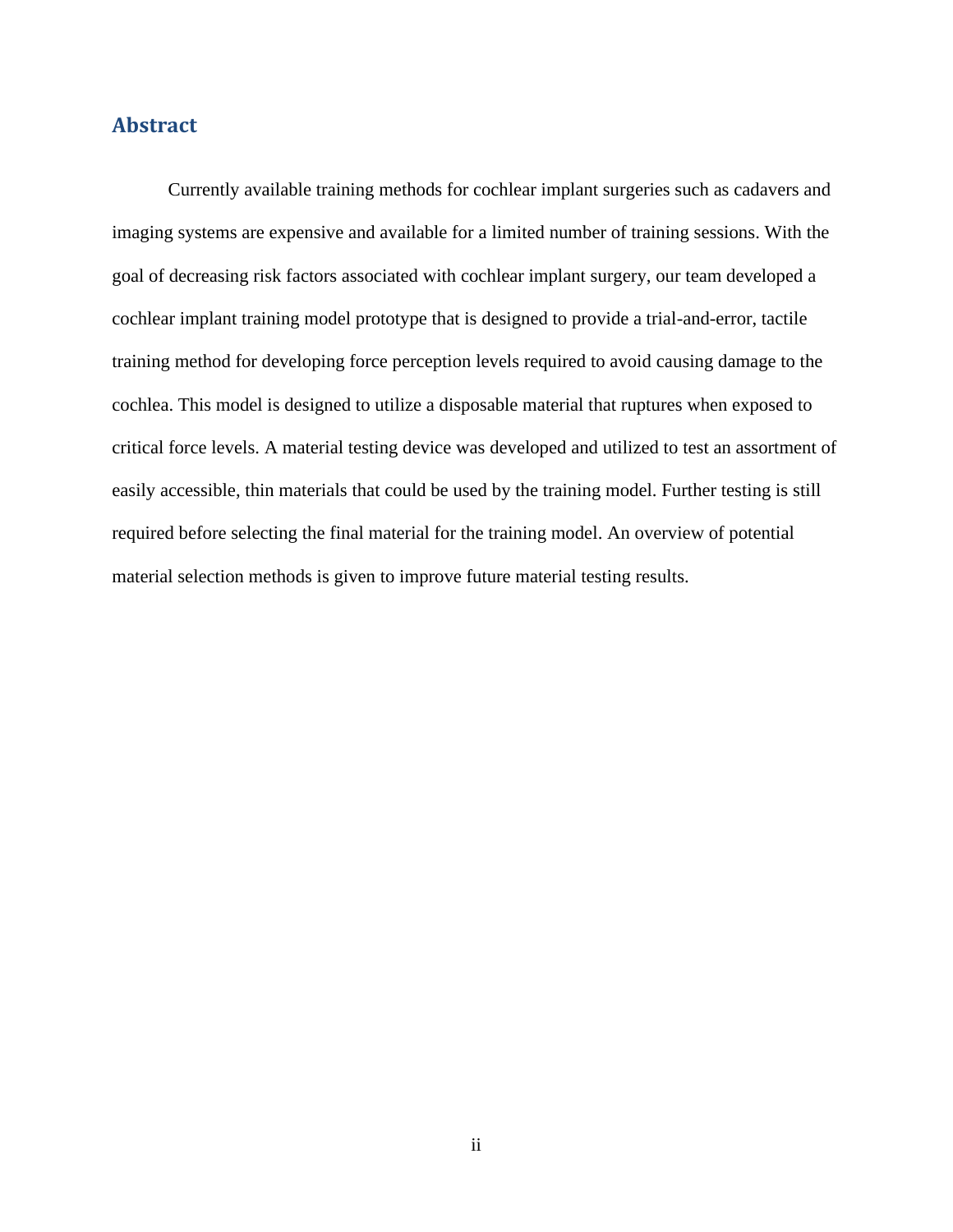## **Contents**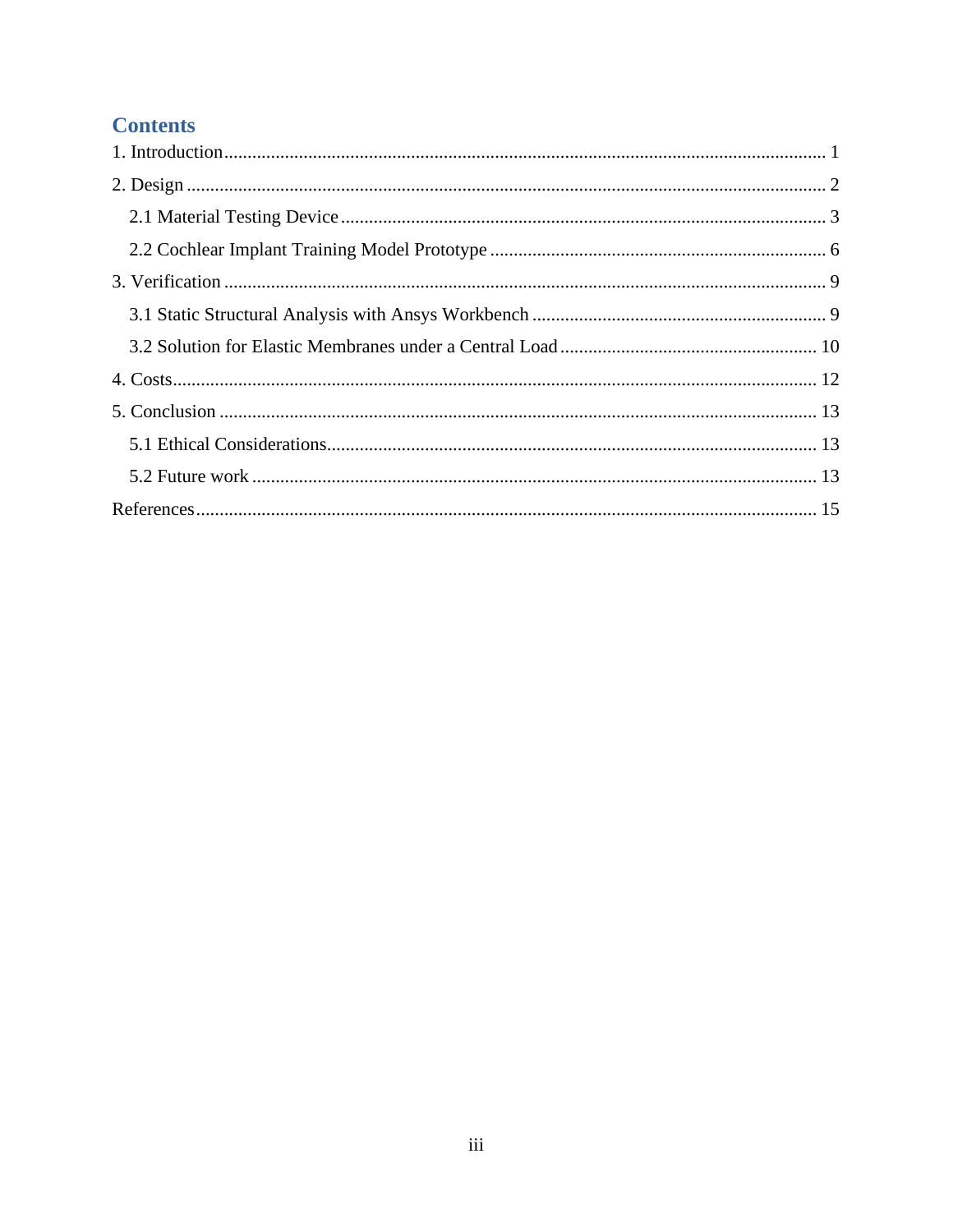### <span id="page-4-0"></span>**1. Introduction**

Cochlear implant surgery involves one of the smallest bones in the human body. This surgery is performed by creating an incision behind the ear and inserting an electrode into the cochlea. The greatest challenge that surgeons are faced with through this process is ensuring that the electrode does not catch, and the membranes within the cochlea are not damaged. Currently, there are limited training options for cochlear implant surgery. The most common, and wellknown method involves the use of a cadaver to practice, and an MRI scan to obtain feedback from the results. Problems with this method include delayed feedback as well as limited re-trials. A study performed with a sample size of over 1300 cochlear implants between 1987 and 2015 found an overall complication rate of 18.4% (Theunisse, Mulder, Pennings, Kunst, & Mylanus, 2018). With the goal of decreasing risk factors for patients, this project aims to develop a prototype that can serve as a readily available, trial-and-error, tactile method for trainees to experimentally develop force perception levels required to avoid damaging the cochlea during surgery. This paper will explore the methods and strategies our team used to develop a training model prototype.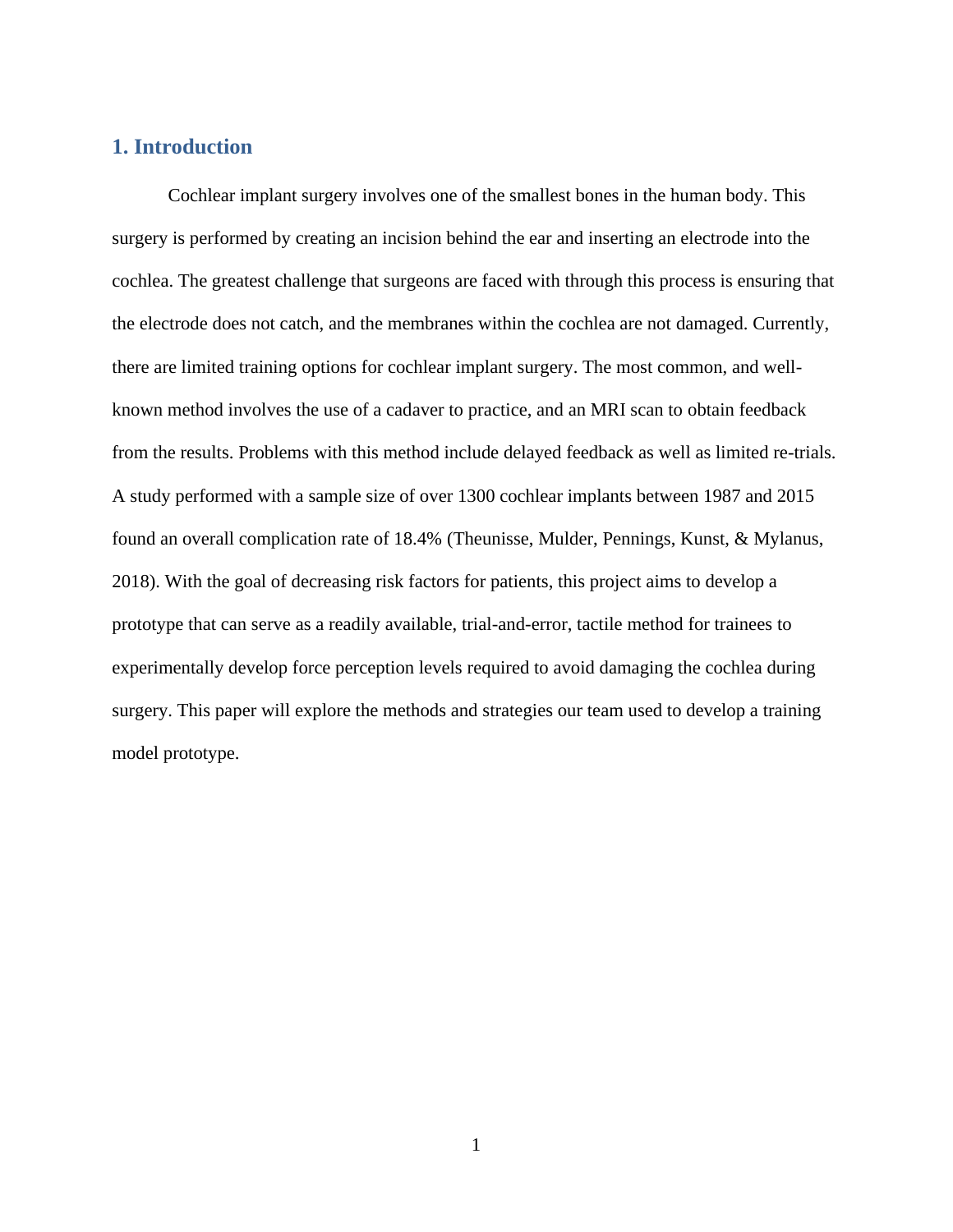### <span id="page-5-0"></span>**2. Design**

A study performed by Schuster et al. found that forces from 0.042 – 0.122N with a mean of 0.088N will cause translocation of the cochlear implant electrode array from the scala tympani to scala vestibuli with intracochlear damage (2015). The goal for this cochlear implant training model is to provide the users with feedback to train their force perception to avoid damage. Based on the study's lowest force value, the model should ideally train the user to avoid exceeding 0.042N of force. Schurzig et al. recommends that insertion forces be measured with a resolution of 0.005N (2012). Therefore, the force range for the training model should be between 0.037N and 0.047N. A study performed by Kratchman et al. reports the median force perception threshold for otolaryngologists who actively perform cochlear implant surgeries as 0.0223N with a maximum threshold of 0.0365N (2016). This suggests that using force perception as the method of training for forces between 0.037N and 0.047N can be achievable by trainees. For the training model prototype, our team decided to perform material testing to find a thin material that would consistently rupture within the targeted force range. Once found, the training model would utilize the selected material to give trainees feedback based on the post-insertion material condition. A ruptured material would indicate that critical force levels have been exceeded. Section 2.1 illustrates the device designed and used to test materials while Section 2.2 gives an overview of the cochlear implant training model prototype.

2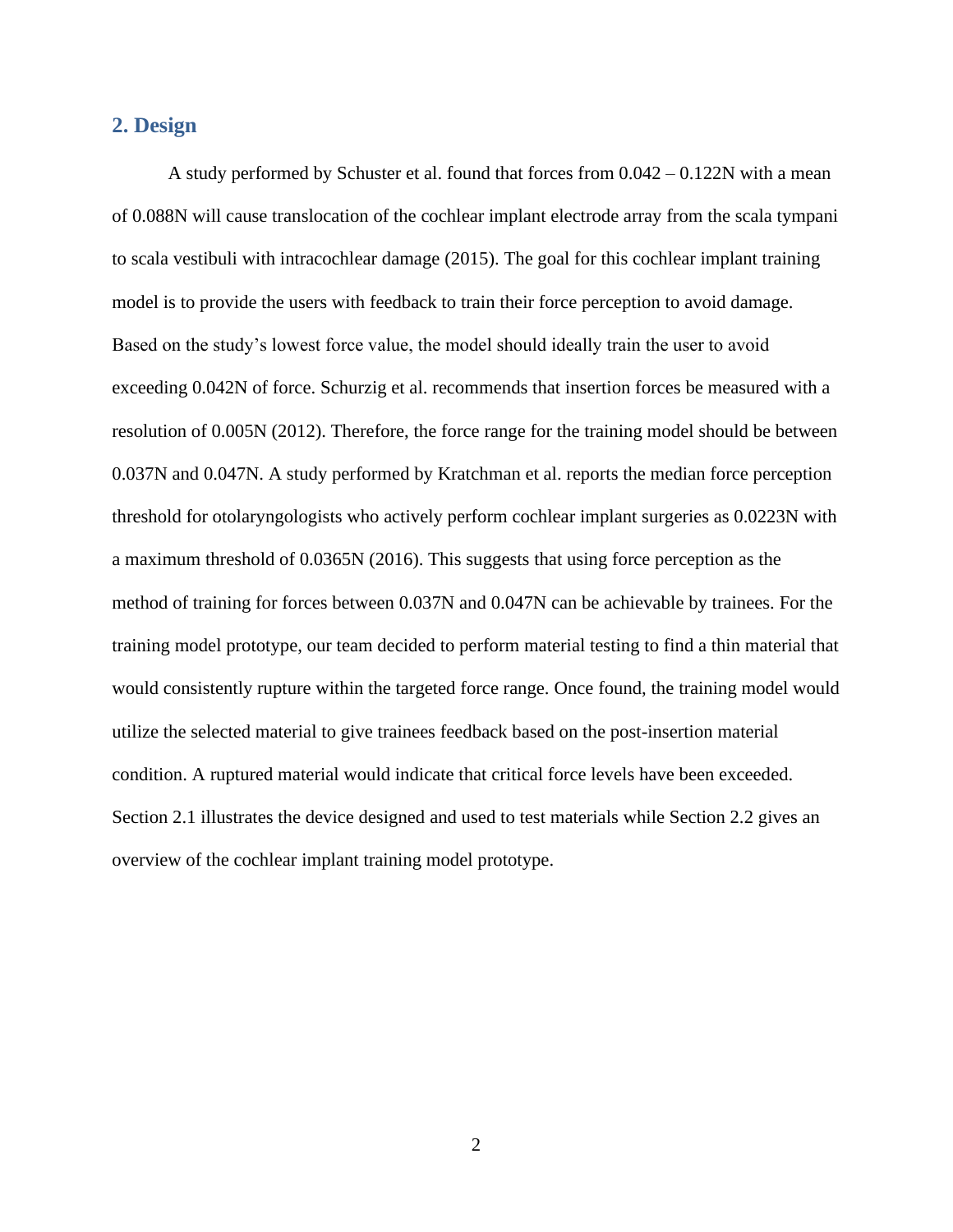### <span id="page-6-0"></span>**2.1 Material Testing Device**

Our team designed the testing device shown in Figure 1. This design utilizes a NEWACALOX Digital Milligram Pocket Scale. This scale has 0.001g readability, 0.001g accuracy, and error range of ±0.005g (NEWACALOX, 2022). A design-stage uncertainty of ±0.00520g was calculated for this device. Converting mass to equivalent force using a gravitational acceleration of  $9.81 \text{m/s}^2$ , the force equivalent design-stage uncertainty is ±0.00005N, which is suitable to obtain data for the desired material rupture range. The electrode holding fixture shown in Figure 2 uses a 3D printed component to house the electrode substitute and a mini wooden clothespin to clamp it in place. An electrode substitute is used so that required force levels can be transmitted through its tip to puncture test materials. The electrode substitute is cut from bead stringing wire. For material testing, our team selected an assortment of easily accessible, thin materials such as paint films, papers, and plastics. Next, an overview of the testing procedure will be provided.



Figure 1. Material Testing Device 3D Model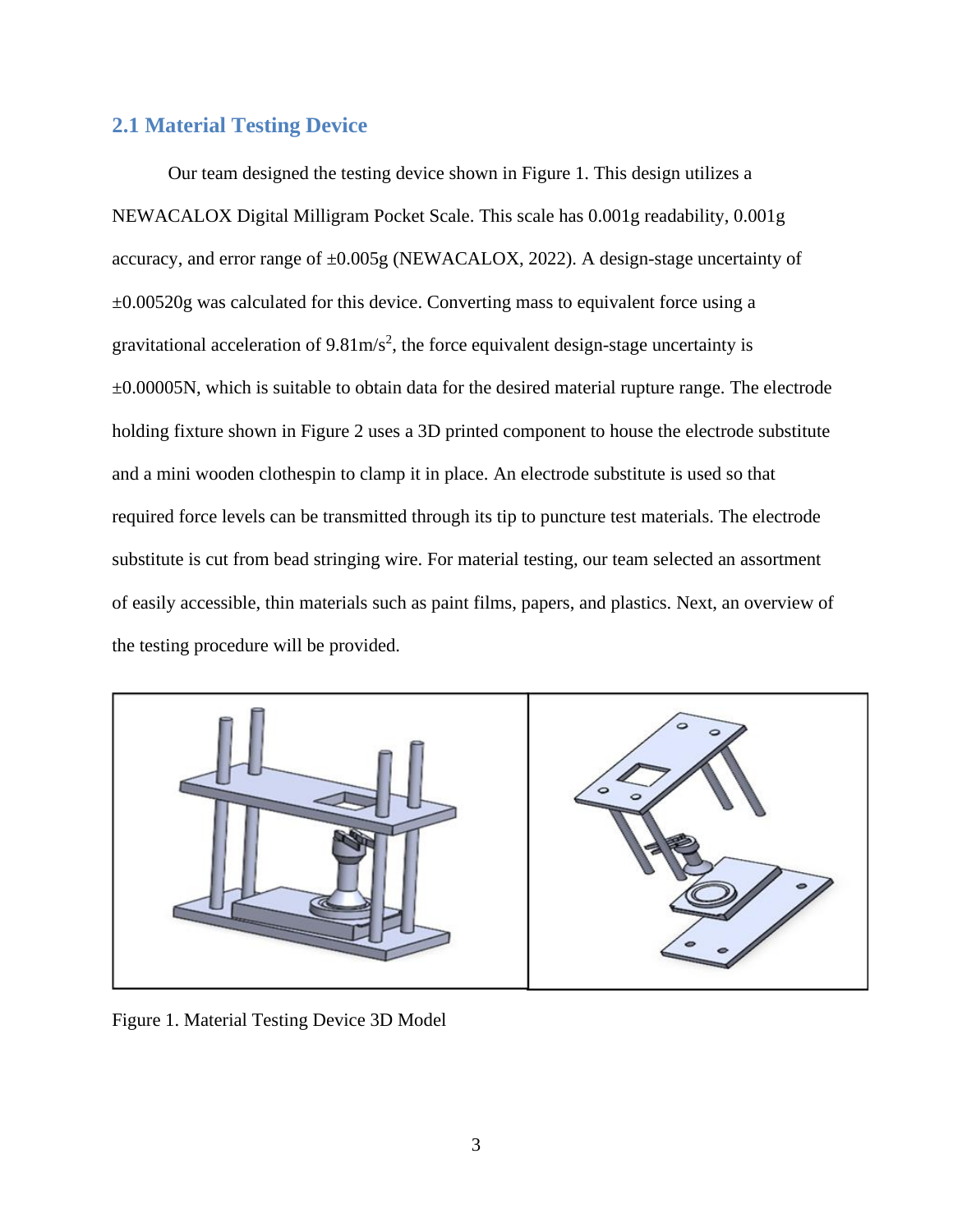

Figure 2. Electrode Holding Fixture

First the test material is placed in between two washers before two 32mm binder clips are used to clamp the washers together. The washers are then centered onto the window of the topmost platform and attached via another set of 32mm binder clips to become the platform assembly shown in Figure 3.



Figure 3. Platform Assembly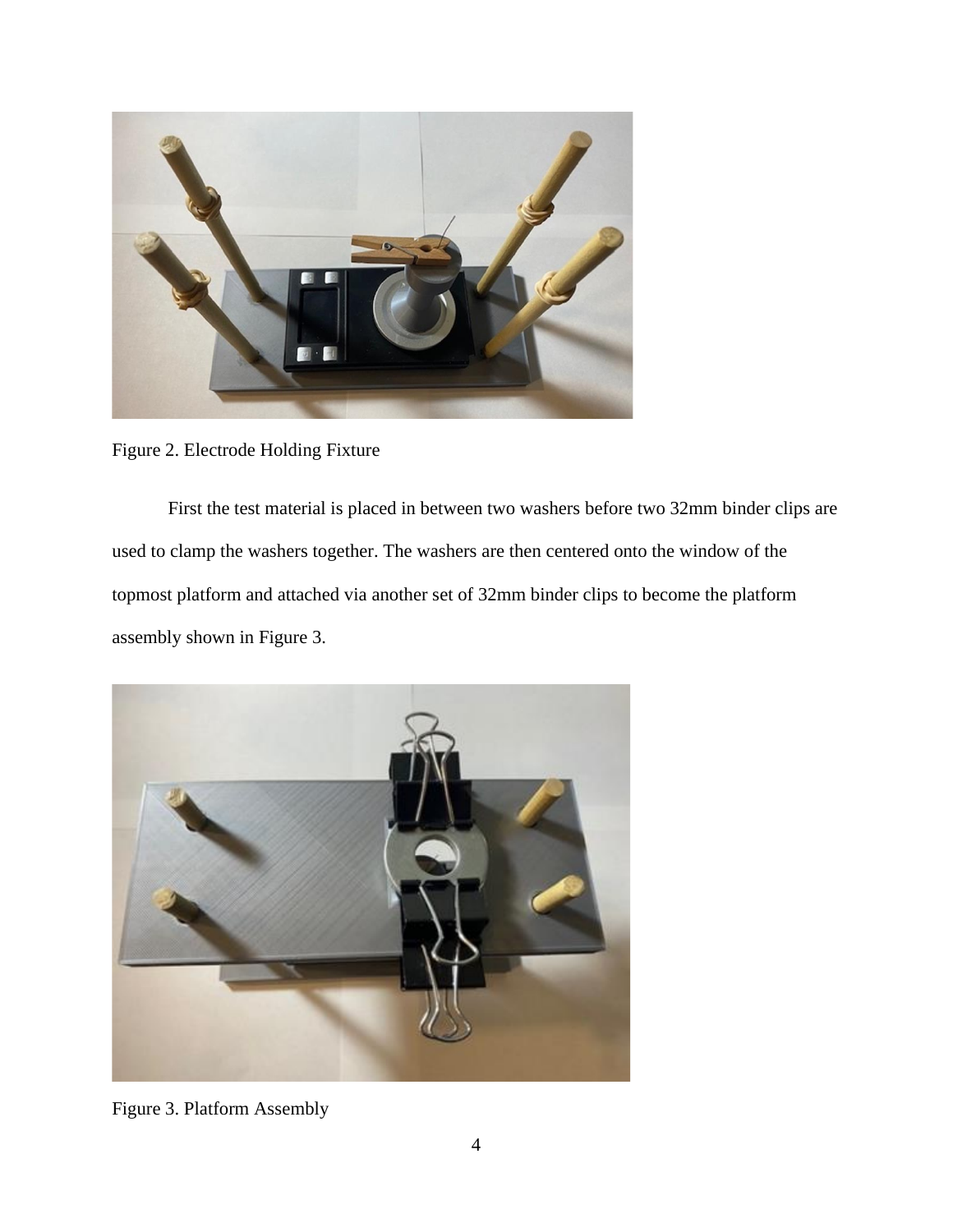Next, video recording begins with the use of an iPhone 11's back camera with 1080p HD at 240fps. Utilizing the four dowel rods as guides, the platform assembly is slowly lowered onto the electrode substitute until a material rupture occurs. The camera footage is then reviewed to determine the digital milligram pocket scale's displayed reading at the moment of rupture. An example of this is shown in Figure 4. This reading is recorded before converting it to its equivalent force value in Newtons. If no material rupture has occurred, then the test is listed as having a rupture force outside of the testing setup's capabilities. It was found that the electrode substitute tends to buckle around a force of 0.112N, preventing the capture of rupture forces that exceed this value.



Figure 4. Example of Material Testing Process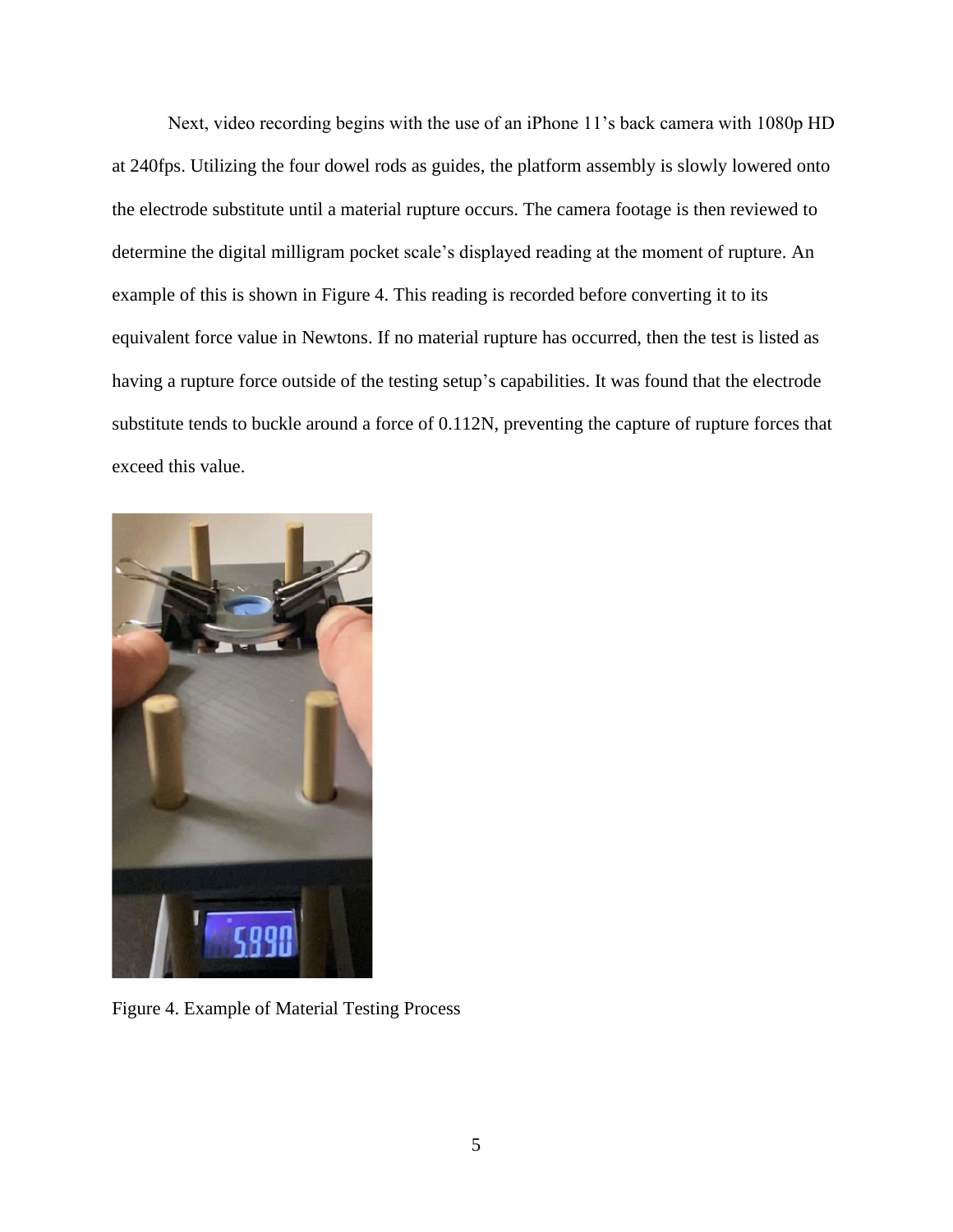# <span id="page-9-0"></span>**2.2 Cochlear Implant Training Model Prototype**

Figures 5 and 6 show the prototype for the cochlear implant training model. This device utilizes the same material clamping structure as the material testing device.



Figure 5. Cochlear Implant Training Model Prototype 3D Model



Figure 6. Cochlear Implant Training Model Prototype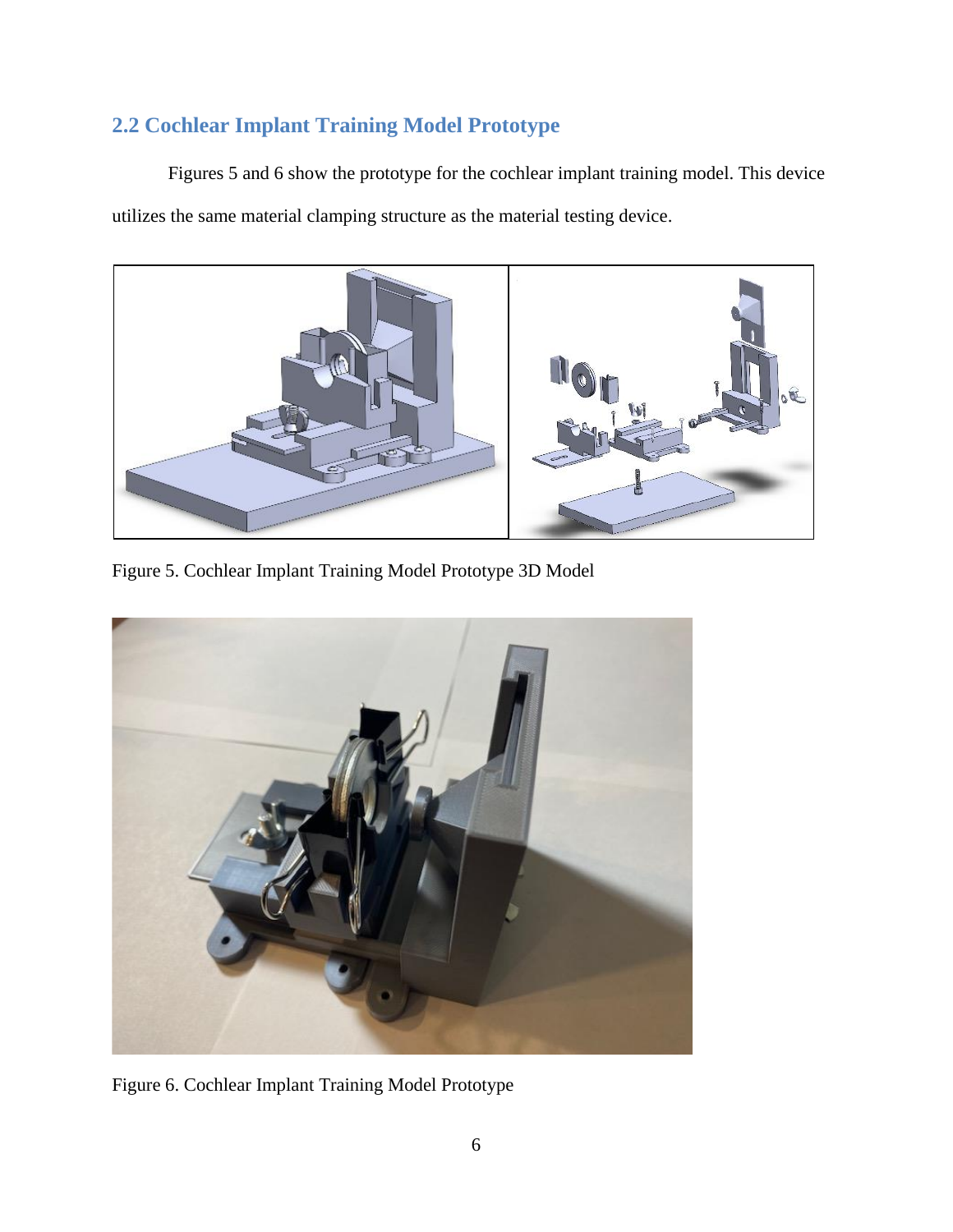The opening shown in Figure 7 represents the round window or "cochleostomy" that the surgeon inserts the electrode through during a cochlear implant surgery. The user may adjust the distance from the material to the window to account for varying insertion depths. This forces the trainee to rely solely on force perception as the training model blocks their vision of the electrode substitute's position with respect to the material. Next, an overview of the training procedure will be provided.



Figure 7. Electrode Insertion Window

First, a new material is placed in between the two washers and clamped with two 32mm binder clips before being placed into the training fixture. This material should meet desired rupture force specifications. As shown in Figure 8, the training fixture can be adjusted to represent different insertion depths where the trainee may encounter resistance. This also ensures that the trainee is not able to predict when they will encounter resistance.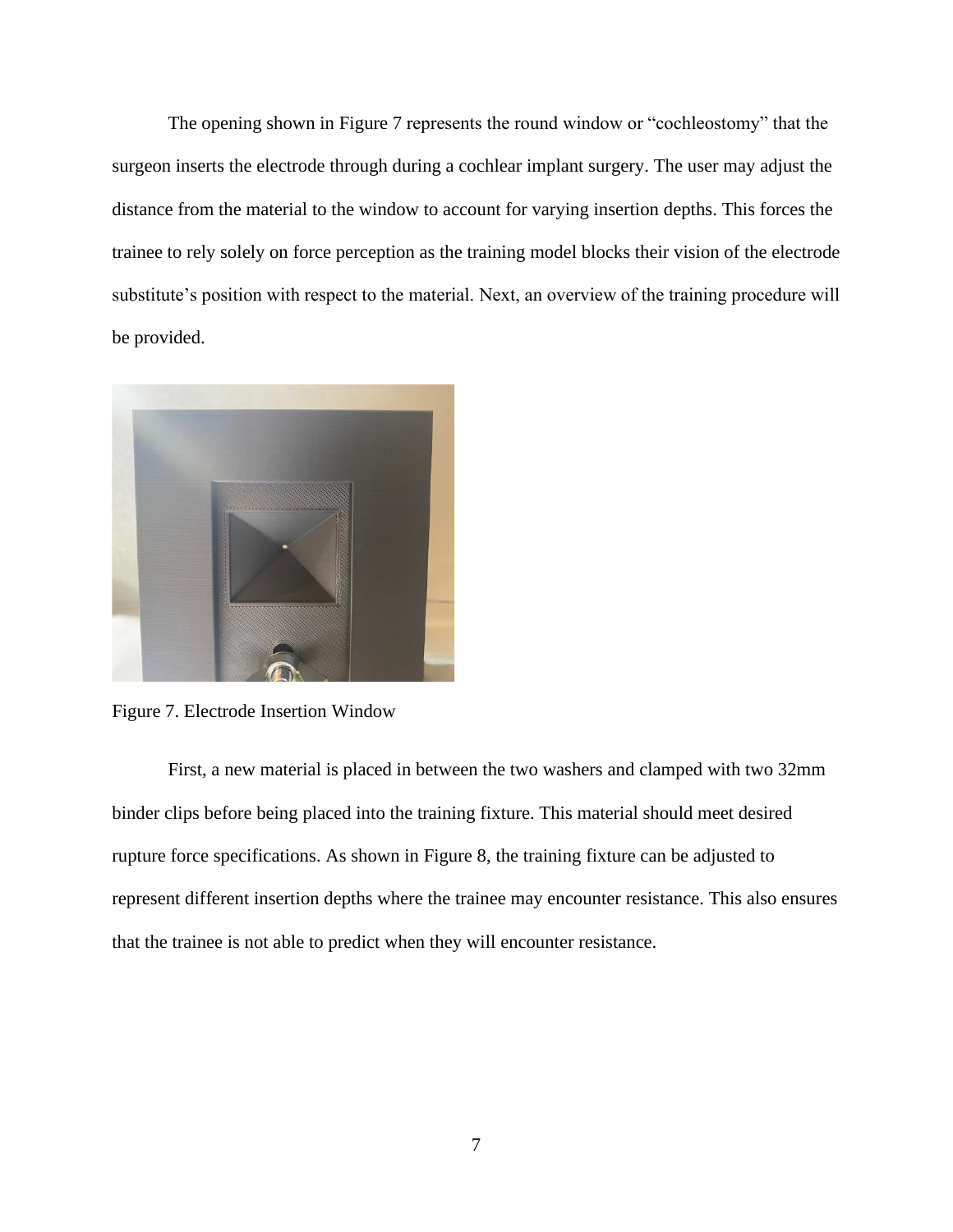

Figure 8. Adjustment Capabilities for Cochlear Implant Training Model Prototype

Next, they use forceps to insert the electrode substitute through the window as shown in Figure 9. The goal is for the trainee to identify when they encounter resistance and never exceed a force level that would rupture the material. Through training iterations and feedback from ruptured materials, the trainee will improve their force perception and learn to avoid critical force levels that can cause intracochlear damage. It is important to note that a camera and/or display showing the position of the electrode substitute with respect to the material can be utilized when live or recorded feedback of the training process is desired.



Figure 9. Example of Electrode Substitute Insertion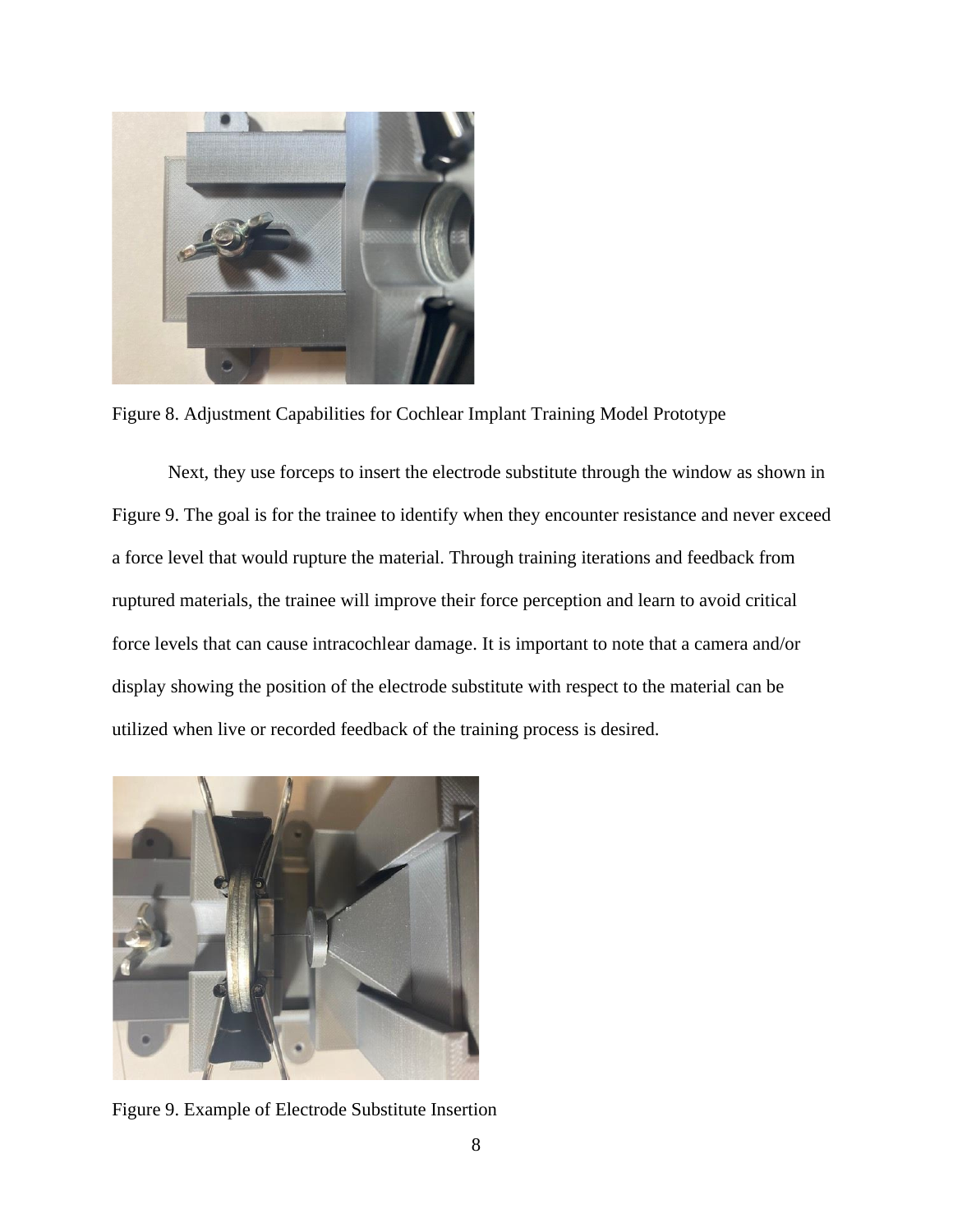### <span id="page-12-0"></span>**3. Verification**

After all material tests were performed, none of the originally selected materials consistently ruptured within the defined force range requirements. Choosing materials for future testing will require better selection methods to improve testing results. Proposed tools for selecting future materials will be discussed in sections 3.1 and 3.2.

### <span id="page-12-1"></span>**3.1 Static Structural Analysis with Ansys Workbench**

The clamped material between two washers can be modeled by a disk with a fixed support along its entire perimeter. The diameter of this disk should be 18.1mm and its thickness can be defined by the user based on material thickness. A load is applied to a region in the center of the disk. This region is defined by the electrode substitute's 0.4mm tip diameter. After the material's Young's Modulus of Elasticity and Poisson's Ratio have been entered, a static structural analysis can be performed. Solution iterations with increasing applied loads are run until a solution occurs where the maximum stress in the disk is greater than the material's ultimate strength. The load applied in this solution would provide a theoretical rupture force for the material. Utilization of Ansys Workbench software with several known material properties and initial conditions will provide theoretical results on materials that can be selected for future testing. Figure 10 gives an example of Ansys Workbench software being used to calculate total deformation and equivalent (von-Mises) stress.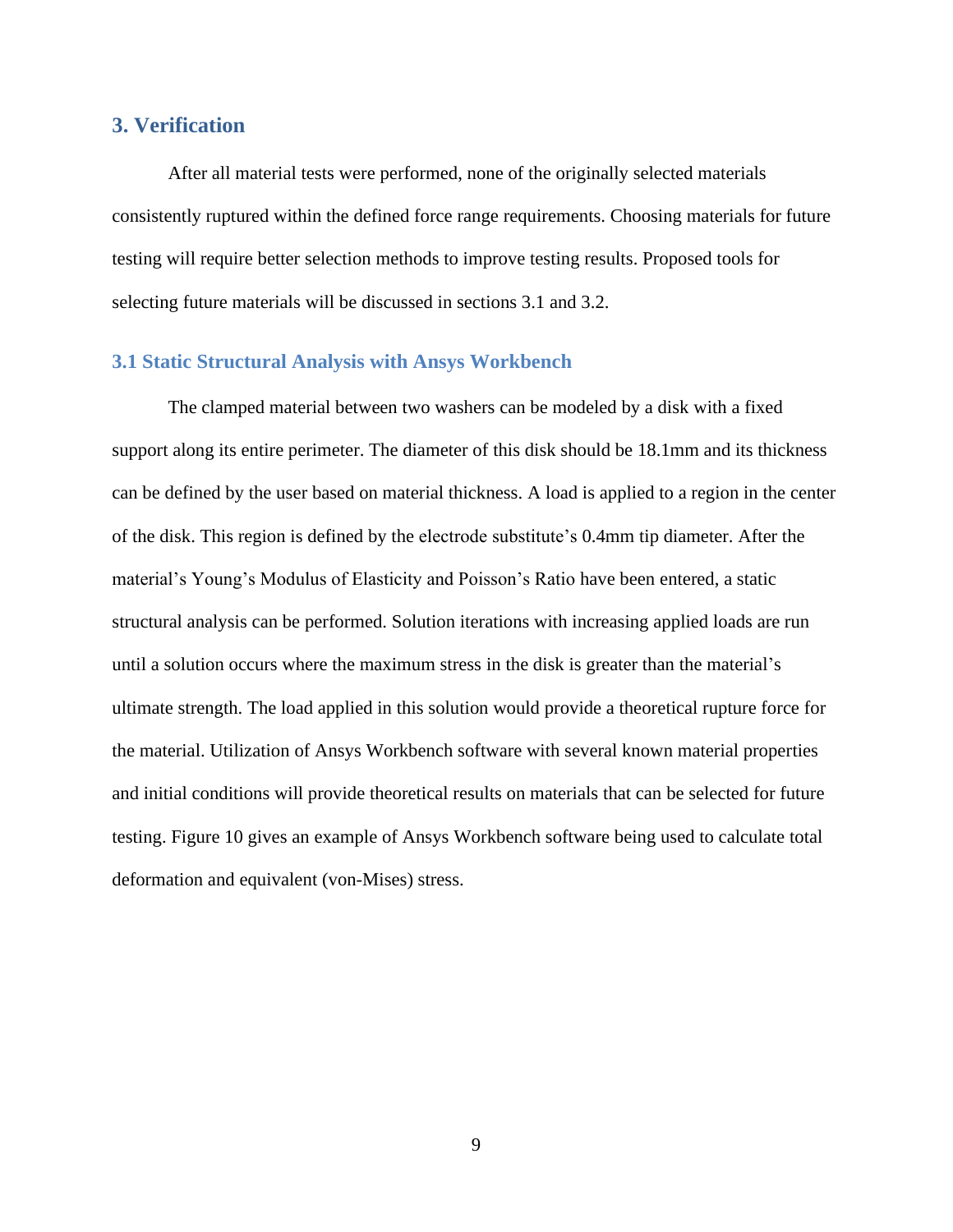

Figure 10. Ansys Workbench to calculate Total Deformation (left) and Equivalent Stress (right)

### <span id="page-13-0"></span>**3.2 Solution for Elastic Membranes under a Central Load**

The clamped material between the two washers can be modeled by the diagram shown in Figure 11.





Note: Sketch of a circular membrane deformed by a central point load. Reprinted from

"Characterization of the mechanical properties of microscale elastomeric membranes," by H. S.

Khoo, K-K. Liu, and F-G Tseng, 2005, Measurement Science and Technology, 16, p. 656. 1999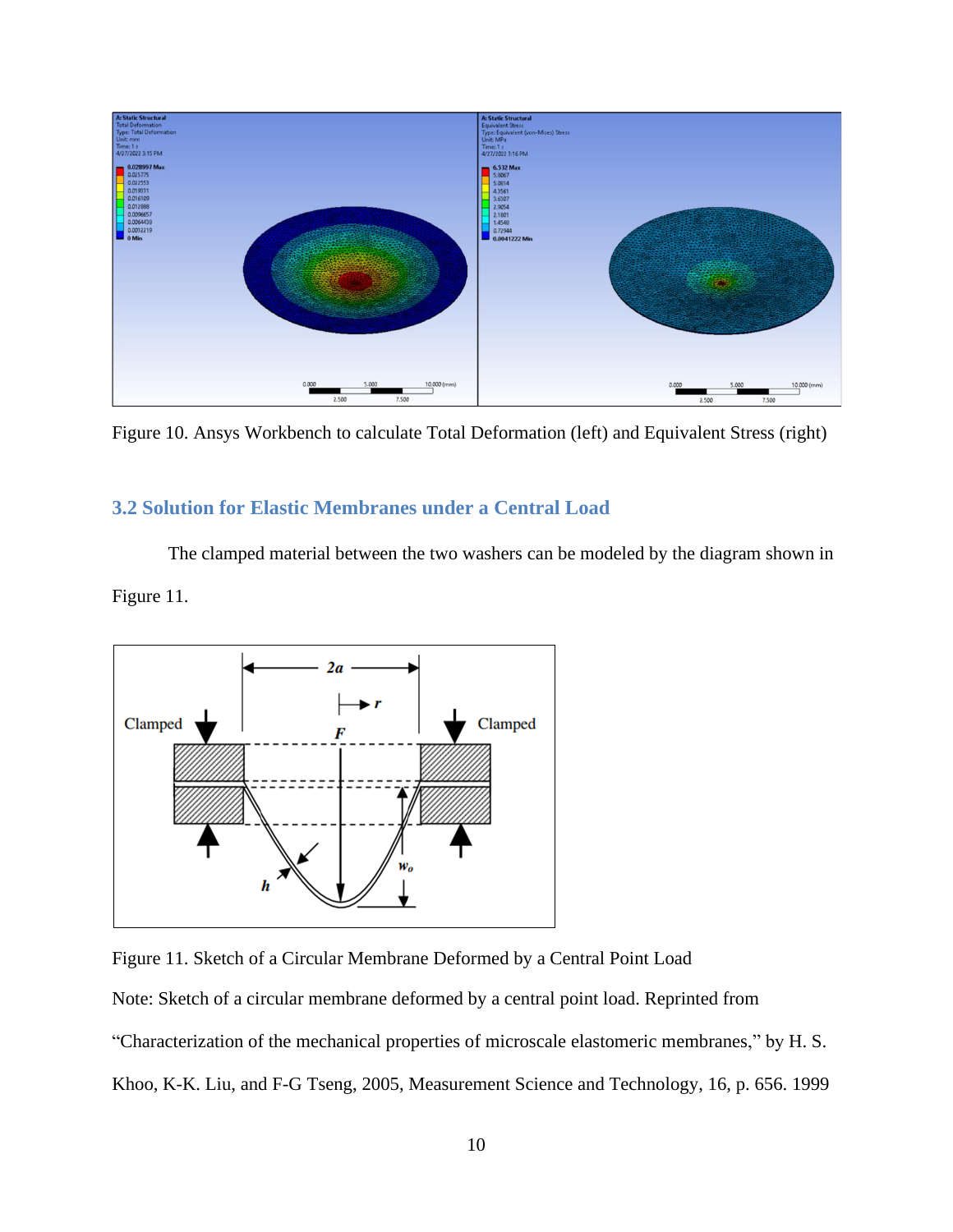Khoo et al. provides the following differential equation for elastically isentropic materials

$$
\frac{d^3w}{dr^3} + \frac{1}{r}\frac{d^2w}{dr^2} - \frac{1}{r^2}\frac{dw}{dr} - \frac{N}{D}\frac{dw}{dr} = \frac{F}{2\pi Dr}
$$
 (1)

as well as the equation for flexural rigidity

$$
D = \frac{Eh^3}{12(1 - v^2)}
$$
 (2)

where  $E$  is Young's Modulus of Elasticity,  $v$  is Poisson's Ratio,  $h$  is thickness,  $F$  is central load, *w* is displacement, and *N* is the average membrane stress (2005). It is reasonable to assume that the electrode substitute's tip can be treated as a point load because the diameter is much smaller than that of the material samples with a factor of approximately 1/2163. Utilization of Equation (1) and Equation (2) along with several known material properties and initial conditions through software such as MATLAB will provide theoretical results on what elastically isentropic materials can be selected for future testing.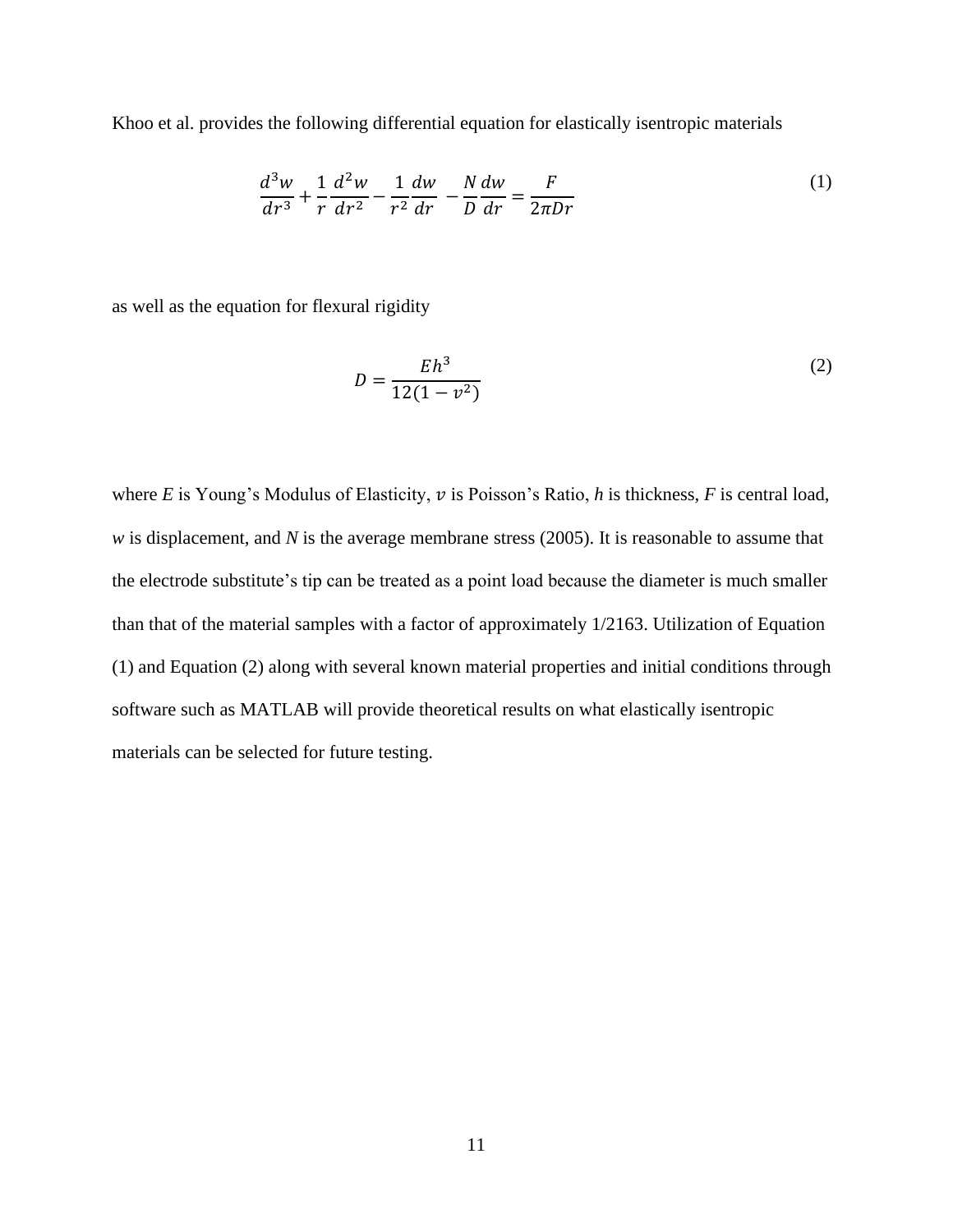### <span id="page-15-0"></span>**4. Costs**

The overall cost for this project is \$8,936.85 USD. Figure 12 breaks down this cost.

Labor costs account for \$8,840.00 while material costs account for \$96.85 USD.

| <b>Labor Costs</b>    | <b>Staff</b>                                    | <b>Hourly Salary</b> | <b>Total Man Hours</b> | Cost       | <b>Sub Total</b> | <b>Overall Cost</b> |
|-----------------------|-------------------------------------------------|----------------------|------------------------|------------|------------------|---------------------|
|                       | Engineer                                        | \$34.00              | 260                    | \$8,840.00 | \$8,840.00       |                     |
| <b>Material Costs</b> |                                                 |                      |                        |            |                  |                     |
|                       | <b>Description</b>                              | <b>Model Number</b>  | <b>Manufacturer</b>    | Cost       | <b>Sub Total</b> |                     |
|                       | NEWACALOX Digital Milligram Pocket Scale        | DH100G-2             | JLX factory            | \$22.99    |                  |                     |
|                       | 5/8" x 1 3/4" Washers                           | 31161800             | <b>HILLMAN</b>         | \$0.94     |                  |                     |
|                       | 6mm Metric Flat Washers                         | 127074               | <b>HILLMAN</b>         | \$2.28     |                  |                     |
|                       | M6-1.00 x 30 Metric Pan Phillips Machine Screws | 127137               | <b>HILLMAN</b>         | \$1.98     |                  |                     |
|                       | M6-1.00 Metric Wing Nuts                        | 127089               | <b>HILLMAN</b>         | \$1.98     |                  |                     |
|                       | M6-1.00 Metric Hex Nuts                         | 127084               | <b>HILLMAN</b>         | \$1.98     |                  | \$8,936.85          |
|                       | 5/16" x 36" Dowel Rod                           |                      | Waddell                | \$0.47     | \$96.85          |                     |
|                       | 32mm Binder Clips                               | 15351                | <b>Staples</b>         | \$1.52     |                  |                     |
|                       | Mini Wooden Clothespin                          | 88303E               | On the Surface         | \$1.88     |                  |                     |
|                       | Size #32 Rubber Bands                           | 2632A                | Alliance Rubber        | \$0.67     |                  |                     |
|                       | <b>Super Glue</b>                               | 1399965              | <b>LOCTITE</b>         | \$3.48     |                  |                     |
|                       | <b>Bead Stringing Wire</b>                      | 07575                | Beadalon               | \$5.18     |                  |                     |
|                       | PLA 1.75 MM Real Grey Filament                  | PLA175RGY            | <b>SOLUTECH</b>        | \$19.99    |                  |                     |
|                       | <b>Assorted Test Materials</b>                  |                      |                        | \$31.51    |                  |                     |

Figure 12. Project Cost Breakdown

Actual expenditures for this project came from purchased test materials as well as components required for the material testing device and cochlear implant training model prototype. An itemized list of materials required for each device are shown in Figure 13.

| <b>Device</b>                    | <b>Description</b>                                   | <b>Model Number</b> | <b>Manufacturer</b> | QTY            |
|----------------------------------|------------------------------------------------------|---------------------|---------------------|----------------|
|                                  | PLA 1.75 MM Real Grey Filament                       | PLA175RGY           | SOLUTECH            |                |
|                                  | NEWACALOX Digital Milligram Pocket Scale<br>DH100G-2 |                     | JLX factory         | $\mathbf{1}$   |
|                                  | Mini Wooden Clothespin                               | 88303E              | On the Surface      | 1              |
|                                  | Super Glue                                           | 1399965             | <b>LOCTITE</b>      | $\mathbf{1}$   |
| <b>Material Testing Device</b>   | 5/16" x 36" Dowel Rod                                |                     | Waddell             | $\mathbf{1}$   |
|                                  | Size #32 Rubber Bands                                | 2632A               | Alliance Rubber     | 4              |
|                                  | 5/8" x 1 3/4" Washers                                | 31161800            | <b>HILLMAN</b>      | $\overline{2}$ |
|                                  | 32mm Binder Clips                                    | 15351               | <b>Staples</b>      | $\overline{2}$ |
|                                  | <b>Bead Stringing Wire</b>                           | 07575               | <b>Beadalon</b>     | 1              |
|                                  | PLA 1.75 MM Real Grey Filament                       | PLA175RGY           | <b>SOLUTECH</b>     | $\mathbf{1}$   |
|                                  | M6-1.00 x 30 Metric Pan Phillips Machine Screws      | 127137              | <b>HILLMAN</b>      | 2              |
|                                  | 6mm Metric Flat Washers                              | 127074              | <b>HILLMAN</b>      | $\overline{2}$ |
| <b>Cochlear Implant Training</b> | M6-1.00 Metric Wing Nuts                             | 127089              | <b>HILLMAN</b>      | $\overline{2}$ |
| <b>Model Prototype</b>           | M6-1.00 Metric Hex Nuts                              | 127084              | <b>HILLMAN</b>      | $\overline{2}$ |
|                                  | 5/8" x 1 3/4" Washers                                | 31161800            | <b>HILLMAN</b>      | $\overline{2}$ |
|                                  | 32mm Binder Clips                                    | 15351               | <b>Staples</b>      | $\overline{2}$ |
|                                  | <b>Bead Stringing Wire</b>                           | 07575               | Beadalon            | $\mathbf{1}$   |

Figure 13. Itemized List of Materials for Each Device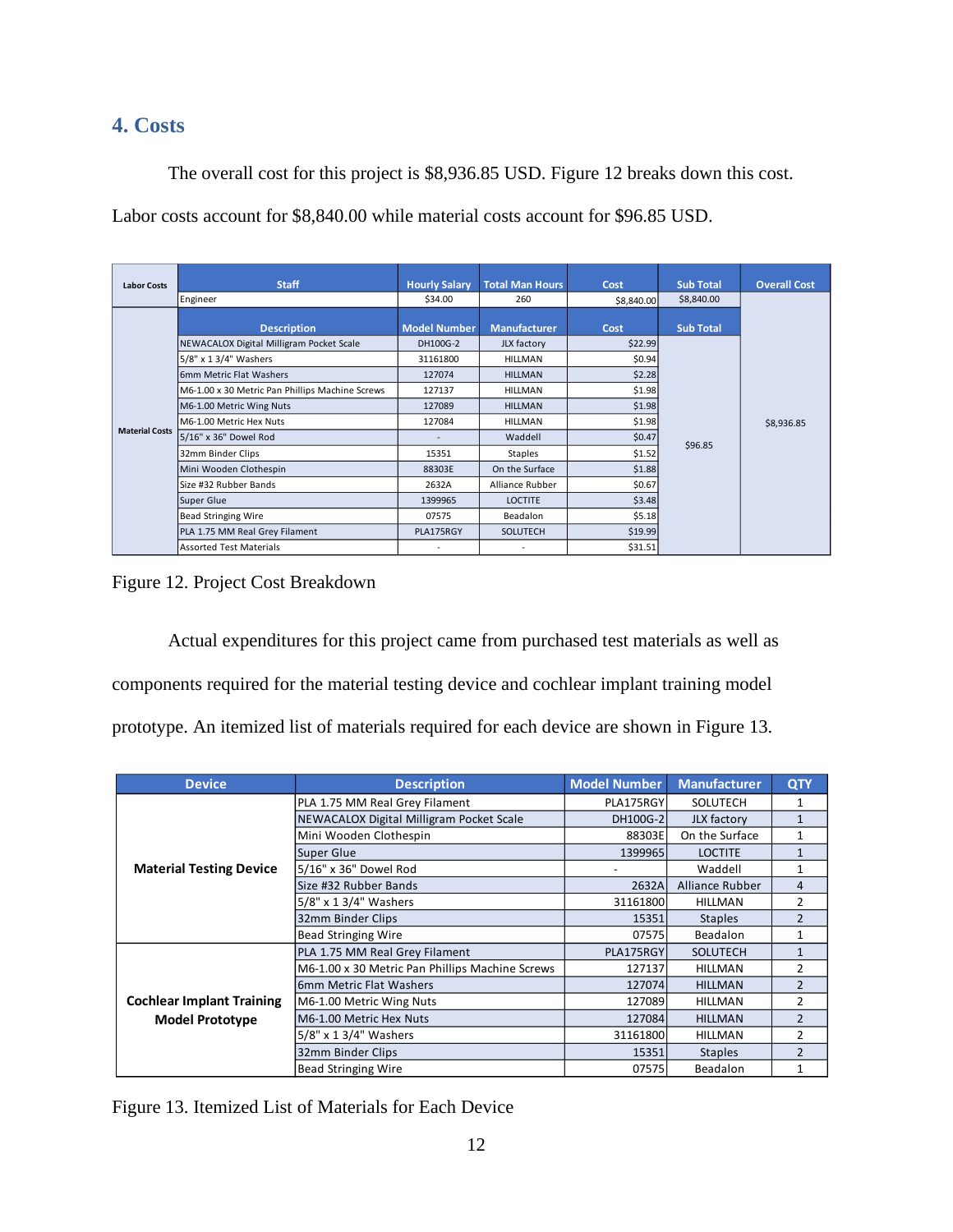### <span id="page-16-0"></span>**5. Conclusion**

With the goal of decreasing risk factors associated with cochlear implant surgery, our team developed a cochlear implant training model prototype that is designed to provide a trialand-error, tactile training method for developing force perception levels required to avoid causing damage to the cochlea. Our team also developed a material testing device that can experimentally determine material rupture forces. Utilizing this device, experimental results for an assortment of easily accessible, thin materials such as paint films, papers, and plastics were obtained. Lastly, selection methods for future material testing were explored.

### <span id="page-16-1"></span>**5.1 Ethical Considerations**

When considering materials for this training model, it was important to consider factors such as health and safety, replacement cost, and environmental impact. Due to the design of the training model, the materials will be continuously replaced after each use. As future materials are tested for this model, it is important to maintain these considerations as the final product must be safe to handle before, during, and after its intended training use. It is also critical to consider both ISO 13485:2016 and ISO 14971:2019 as they apply to medical devices. ISO 14971:2019 governs the application of risk management to medical devices while ISO 13485:2016 governs quality management systems and requirements for regulatory purposes.

#### <span id="page-16-2"></span>**5.2 Future work**

More material testing is required before selecting the final material for this training model. When selecting materials, tools referenced in both Section 3.1 and Section 3.2 can be utilized to determine theoretical results before testing is conducted. Factors such as health and safety, replacement cost, and environmental impact are important considerations for the material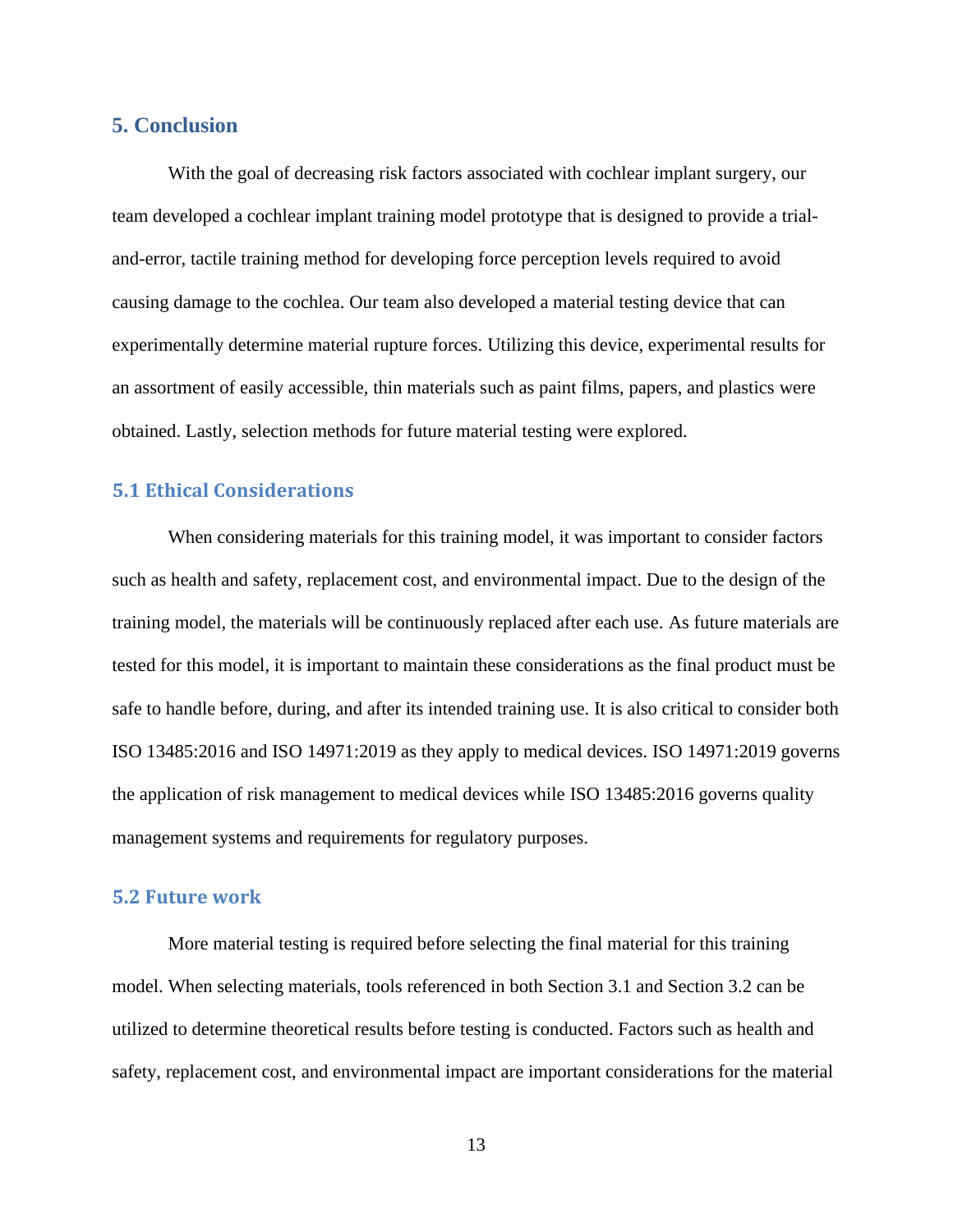that will be used in the final model. Upon successfully finding a material that consistently ruptures between 0.037N and 0.047N, this training model will go through testing with trainees to determine its ability to improve an individual's force perception to a value within this range.